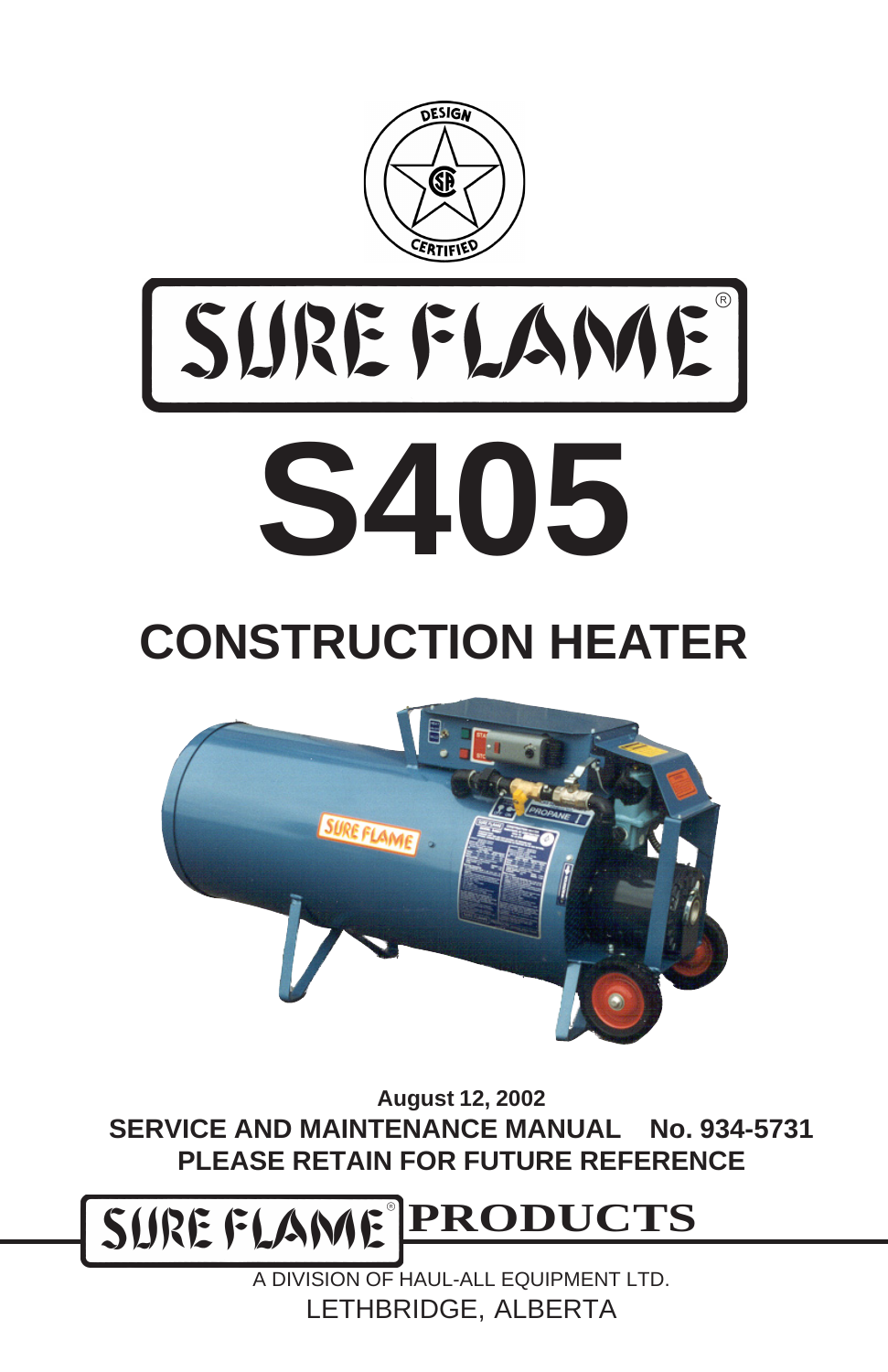S405 Manual 934-5761 - Page 2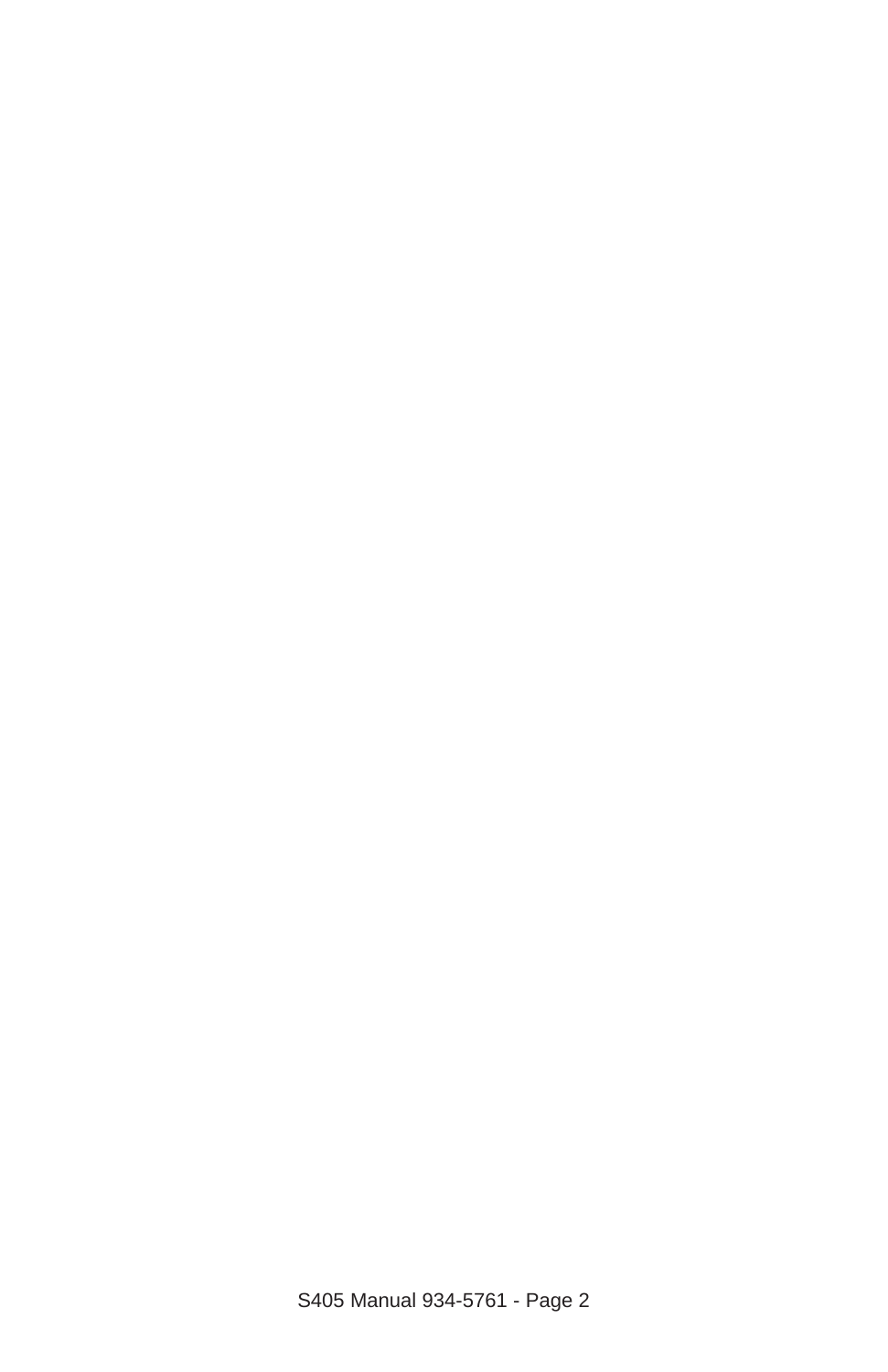## **S405 CONSTRUCTION HEATER**

# **GENERAL HAZARD WARNING**

**Failure to comply with the precautions and instructions provided with this heater, can result in death, serious bodily injury and property loss or damage from hazards of fire, explosion, burn, asphyxiation, carbon monoxide poisoning, and/or electrical shock.**

**Only persons who can understand and follow the instructions should use or service this heater.**

**If you need assistance or heater information such as an instruction manual, labels, etc. Contact the manufacturer.**



**Fire, burn, inhalation, and explosion hazard. Keep solid combustibles, such as building materials, paper or cardboard, a safe distance away from the heater as recommended by the instructions. Never use the heater in spaces which do or may contain volatile or airborne combustibles, or products such as gasoline, solvents, paint thinner, dust particles or unknown chemicals.**

# **WARNING**

#### **Not for home or recreational vehicle use**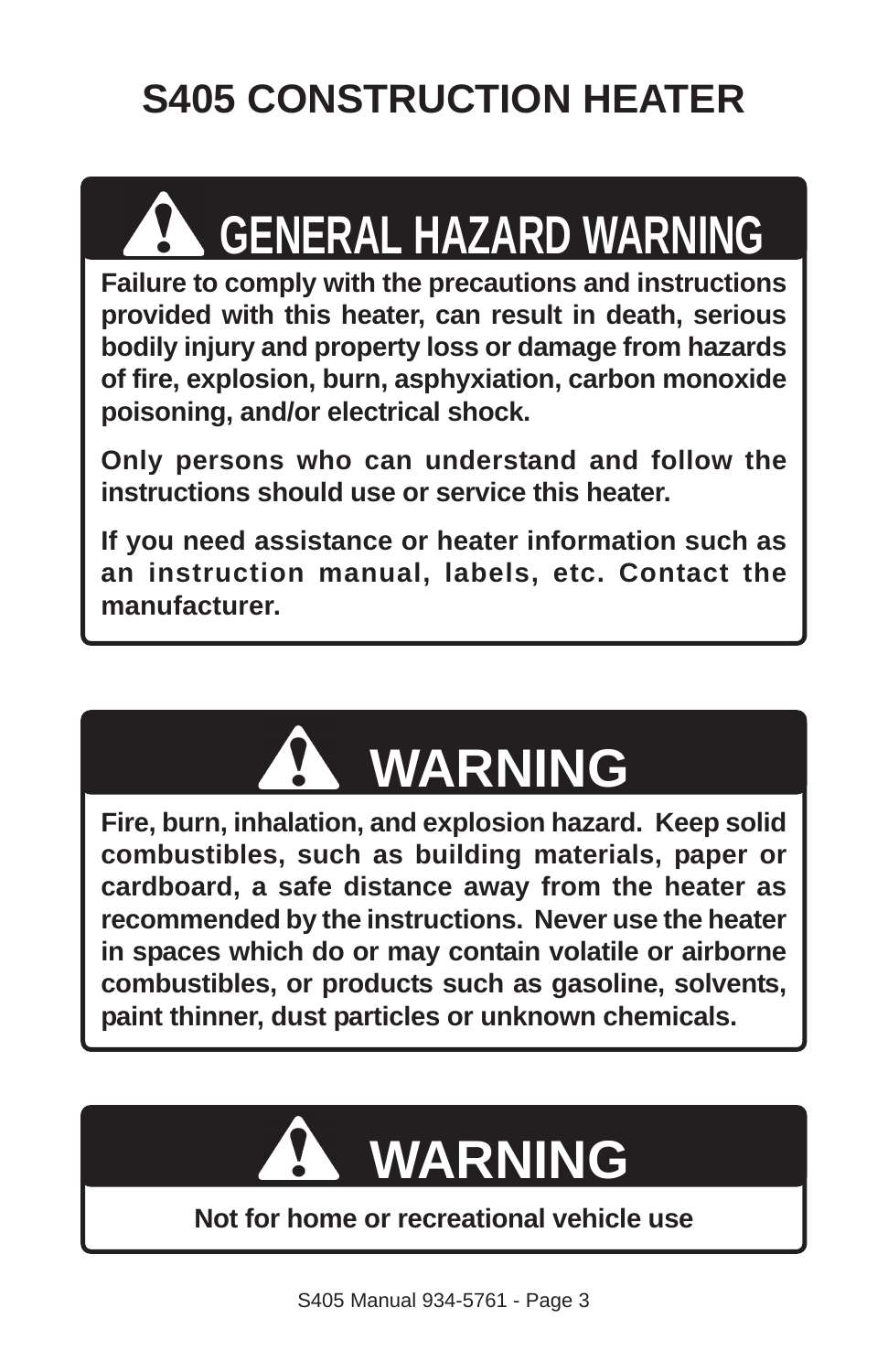# **READ THIS WARNING FIRST !**

The heater is designed and approved for use as a construction heater under ANSI Z83.7-2000 Construction Heater. The primary purpose of construction heaters is to provide temporary heating of buildings under construction, alteration, or repair and to provide temporary emergency heat. Properly used the heater provides safe economical heating. Products of combustion are vented into the area being heated.

The heater is not designed as an Unvented Gas Fired Room Heater under ANSI-Z21.11.2 and should not be used in the home.

ANSI A119.2(NFPA 501C)-1987 Recreational Vehicle Standard prohibits the installation or storage of LP-Gas containers even temporarily inside any recreational vehicle. The Standard also prohibits the use of Unvented Heaters in such vehicles.

#### **NFPA-58 1989 STANDARD FOR THE STORAGE AND HANDLING OF LIQUEFIED PETROLEUM GASES**

Use of the heater must be in accordance with this Standard and in compliance with all governing state and local codes. Storage and handling of propane gas and propane cylinders must be in accordance with NFPA 58 and all local governing codes.

We cannot anticipate every use which may be made for our heaters. CHECK WITH YOUR LOCAL FIRE SAFETY AU-THORITY IF YOU HAVE QUESTIONS ABOUT LOCAL REGU-LATIONS.

Other standards govern the use of fuel gases and heat producing products in specific applications. Your local authority can advise you about these.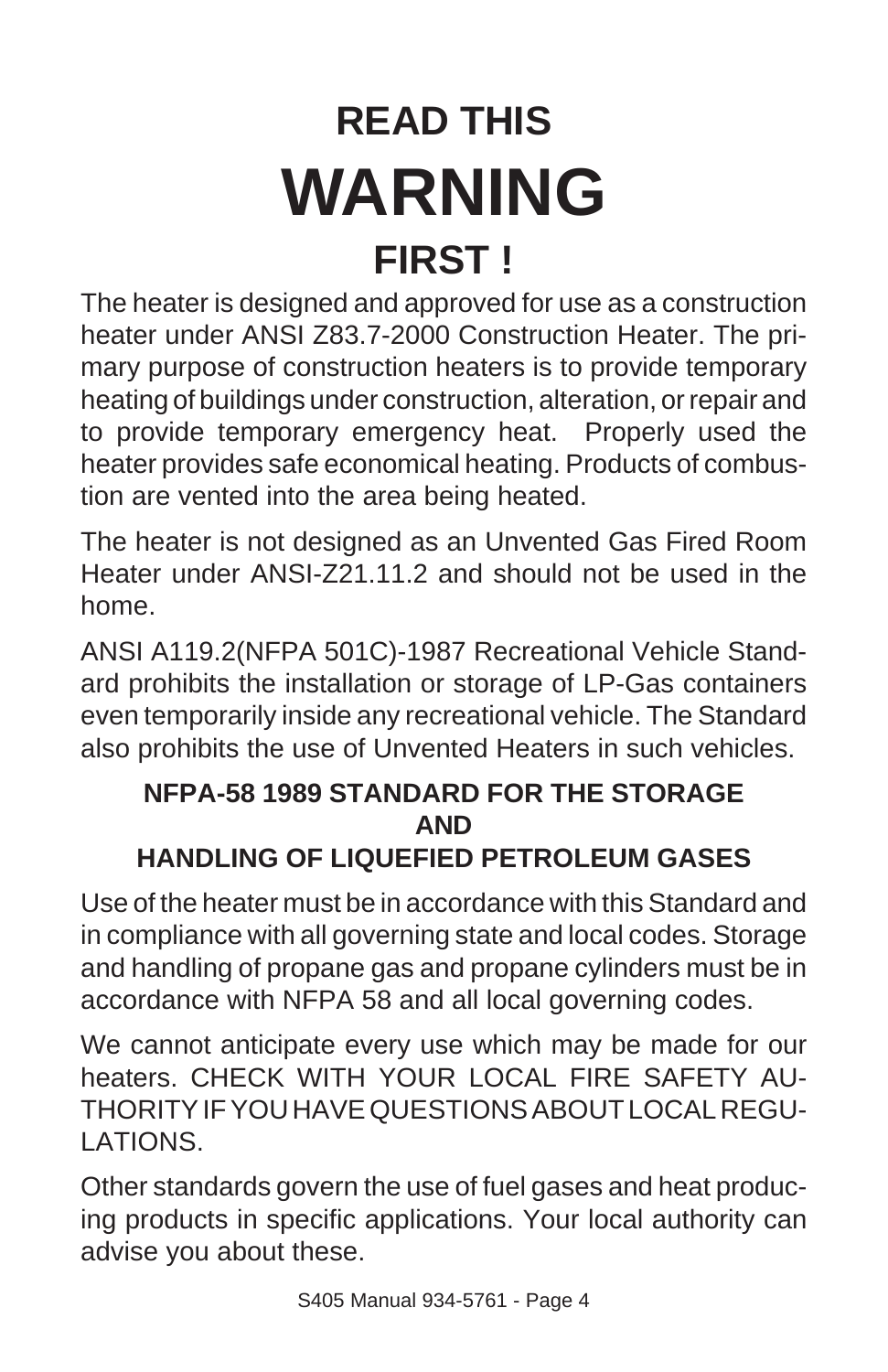#### **S405 CONSTRUCTION HEATER**

# **FOR YOUR SAFETY**

**DO NOT USE THIS HEATER IN A SPACE WHERE GASOLINE OR OTHER LIQUIDS HAVING FLAMMABLE VAPOURS ARE STORED OR USED.**

#### **CONTENTS:**

| Installation Using a Propane Supply Cylinder  8  |  |
|--------------------------------------------------|--|
|                                                  |  |
|                                                  |  |
|                                                  |  |
| Common Installation and Operational Problems  12 |  |
|                                                  |  |
| Design Related Additional Safety Features  13    |  |
|                                                  |  |
|                                                  |  |
|                                                  |  |
|                                                  |  |
|                                                  |  |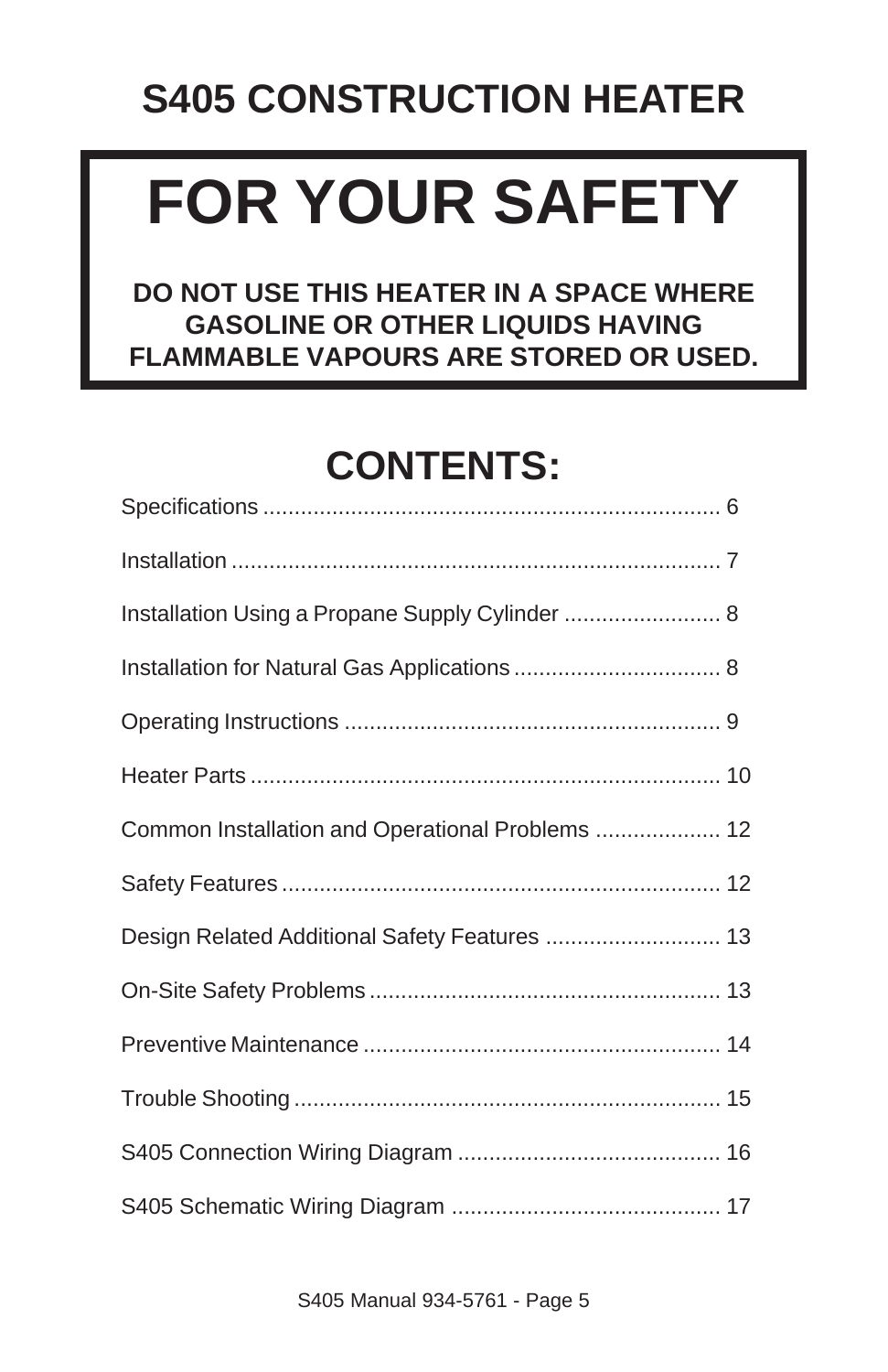#### **S405 SPECIFICATIONS**

Certified to ANSI Z83.7-2000 Construction Heater

| Gases:                      | Natural or Propane                      |
|-----------------------------|-----------------------------------------|
| Capacity:                   | 400,000 Btu/h maximum                   |
| Orifice Size:               | 42 DMS (x18)                            |
| Blower:                     | 2.000 cfm                               |
| <b>Electrical Rating:</b>   | 115 volts, 60 Hz, 12 amps, single phase |
| Minimum Temperature Rating: | Minus 40 degrees F                      |

| Gas Supply: | Inlet Pressure |          | <b>Manifold Pressure</b> |
|-------------|----------------|----------|--------------------------|
|             | Max W.C.       | Min W.C. | W.C.                     |
| Propane     | 14 inches      | 7 inches | 1.3 inches               |
| Natural     | 14 inches      | 7 inches | 4.0 inches               |

(Minimum inlet pressure is for purpose of input adjustment)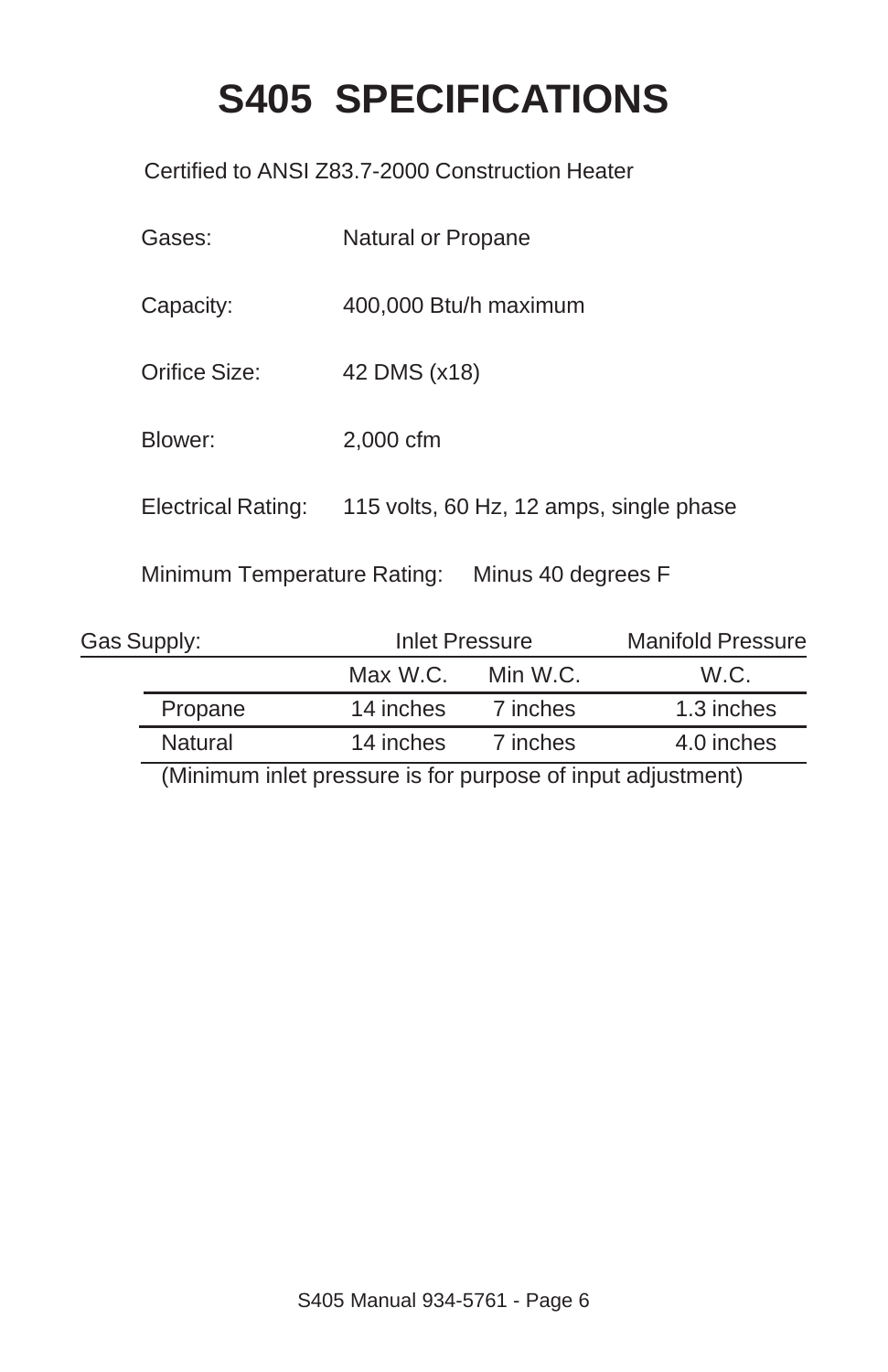#### **INSTALLATION**

The Sure Flame Model S405 is a direct fired gas heater intended to be used primarily for the temporary heating of buildings under construction, alteration, or repair. Since all the products of combustion are released into the area being heated, it is imperative that adequate ventilation is provided. The flow of supply air and combustion gases must not be obstructed in any way. Do not use the heater with ductwork as this will restrict the flow of supply air.

1 Install the heater properly in a horizontal position at least 10 ft. (3 m) from any propane-gas container. Front Outlet must not be directed toward any propane-gas container within 20 ft. (6 m). Allow the following clearances from any combustible material:

| Front Outlet: | 12 feet | Sides: | 2 feet |
|---------------|---------|--------|--------|
| Intake:       | 2 feet  | Top:   | 5 feet |

Also make sure that no flammable vapours are present in the space where the heater is being used.

- 2 When connecting the heater to a natural gas or propane supply line ensure that the pressure at the heater inlet is within the specified range. Please refer to Propane and Natural Gas Installation sections in this manual. Excessive pressure (over 1/2" psig) will damage the controls and void the warranty.
- 3 Visually inspect the hose assembly and ensure that it is protected from traffic, building materials, and contact with hot surfaces. If it is evident that there is excessive abrasion or wear, or the hose is cut, it must be replaced.
- 4 After installation, check the hose assembly for gas leaks by applying a water and soap solution to each connection.
- 5 Connect the heater to an adequate 115 volt electrical supply and in compliance with the *Natural Electrical Code ANSI/NFPA 70.* For protection against shock hazard the supply cord should be plugged directly into a properly grounded three-prong receptacle.
- 6 In all applications install the heater in such manner it is not directly exposed to water spray, rain and/or dripping water.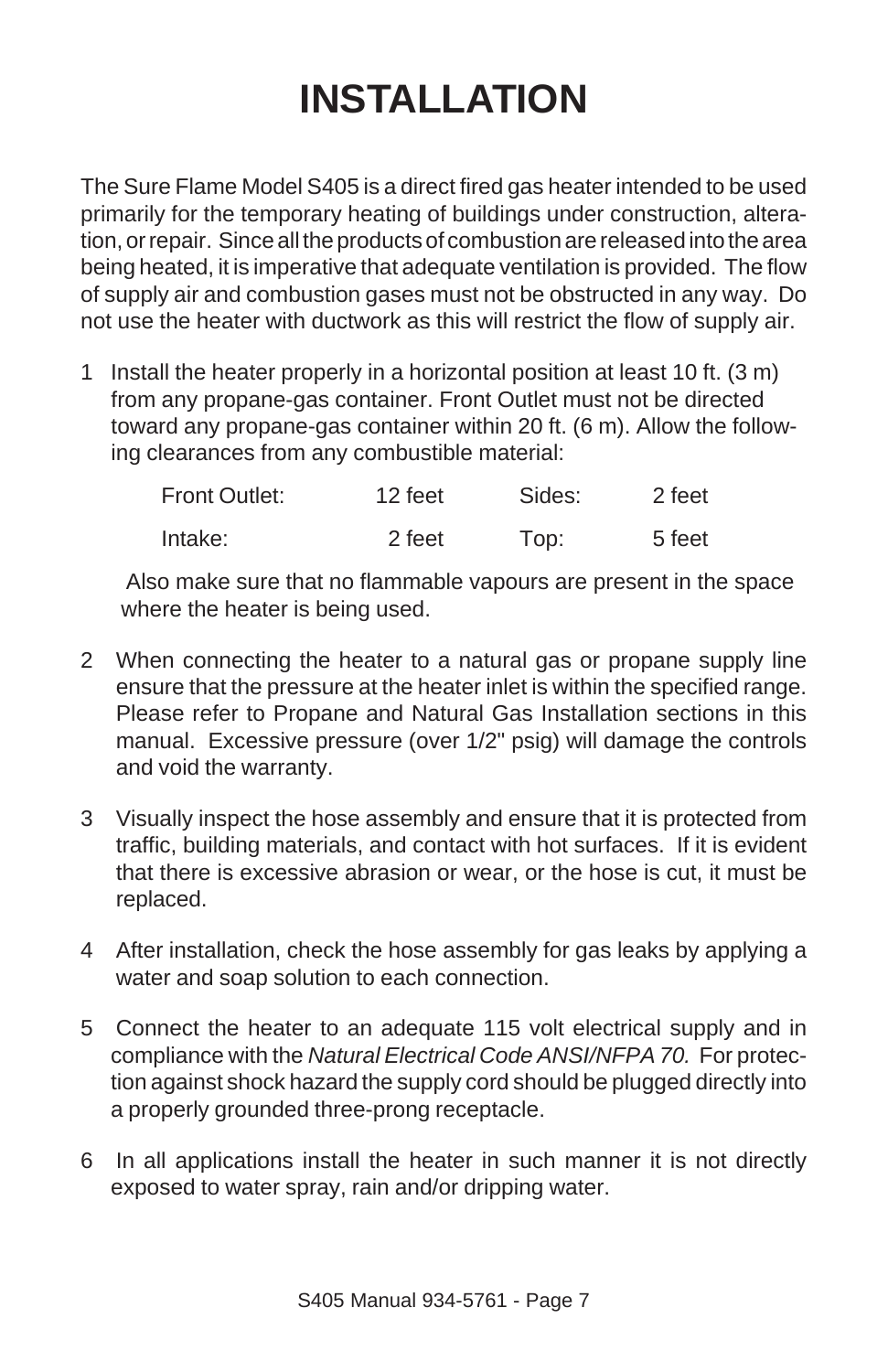## **INSTALLATION USING A PROPANE SUPPLY CYLINDER**

- 1 When installing the heater for use with propane gas, set the gas selector valve to "Propane" and lock in position.
- 2 The supply container MUST be equipped with an LP Gas Regulator that complies with ANSI/UL 144 Standard for Pressure Regulating Valves for LP Gas. Another regulator must be installed on the heater to reduce the pressure from this regulator down to a maximum inlet pressure of 1/2 psi.
- 3 Arrange the cylinder supply system to provide for vapour withdrawal from the operating cylinder. Supplying liquid propane to the heater is dangerous and will damage the components.
- 4 Ensure that for the surrounding temperature, the size and capacity of the propane supply cylinder is adequate to provide the rated Btu/h input to the heater.
- 5 Turn off the propane supply valve at the cylinder when the heater is not in use.
- 6 The installation must conform with all local codes, or in the absence of local codes, with the Standard for the *Storage and Handling of Liquedied Petroleum Gases, ANSI/NFPA 58.*
- 7 When the heater is to be stored indoors, the propane cylinder(s) must be disconnected from the heater and the propane cylinder(s) removed from the heater and stored in accordance with the National Standard for the *Storage and Handling of Liquedied Petroleum Gases, ANSI/NFPA 58.*

## **INSTALLATION FOR NATURAL GAS APPLICATIONS**

- 1 When installing the heater for use with natural gas, set the GAS SELECTOR VALVE to the "Natural" position.
- 2 A regulator must be installed on the heater to ensure that the pressure to the heater does not exceed 1/2 psi (14" W.C.) inlet pressure.
- 3 The installation of this heater to a natural gas supply must conform with all applicable local codes or, in the absence of local codes, with the *National Fuel Gas Code ANSI Z223.1/NFPA 54.*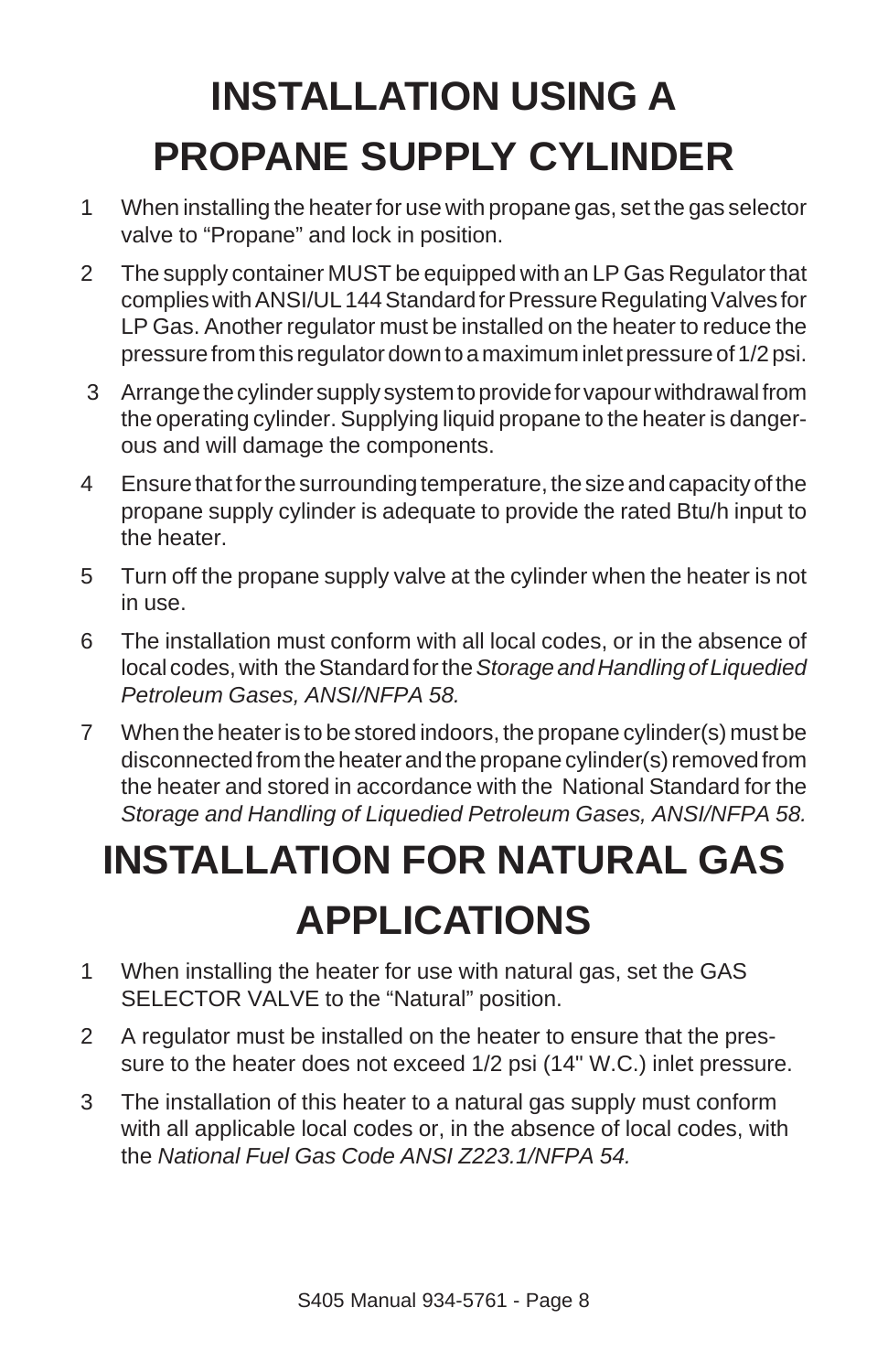#### **OPERATING INSTRUCTIONS**

1 Set GAS SELECTOR VALVE to gas being used. The conversion shall be done by the owner or lessor of the equipment.

**NOTE:** When using Propane Gas the Selector Valve **MUST** be locked in position.

- 2 Ensure the MANUAL VALVE (valve nearest the burner) is in the "ON" position.
- 3 Connect power 115 volt supply.
- 4 Open gas supply.
- 5 Push and hold START button **for five seconds.**
- 6 Set thermostat to desired temperature.
- 7 To stop, turn gas off.

The appliance area should be kept clear and free from combustible materials, gasoline, and other flammable vapours and liquids.

Ensure that the flow of supply air and combustion gases is not obstructed.

The installation and operation of the heater shall comply with the code requirements specified by the authorities having jurisdiction.

General criteria for the use of construction heaters may be found in the applicable sections of American National Standard A10.10-1987, Safety Requirements for Temporary and Portable Space Heating Devices and Equipment Used in the Construction Industry.

#### **INSTALLATION AND MAINTENANCE OF THE HEATER MUST BE ACCOMPLISHED BY A QUALIFIED SERVICE PERSON**

#### **NOTE: S405 HEATERS WITH SERIAL NUMBER 5437 AND GREATER, WILL HAVE A 3.3 SECOND DELAY BEFORE STARTING.**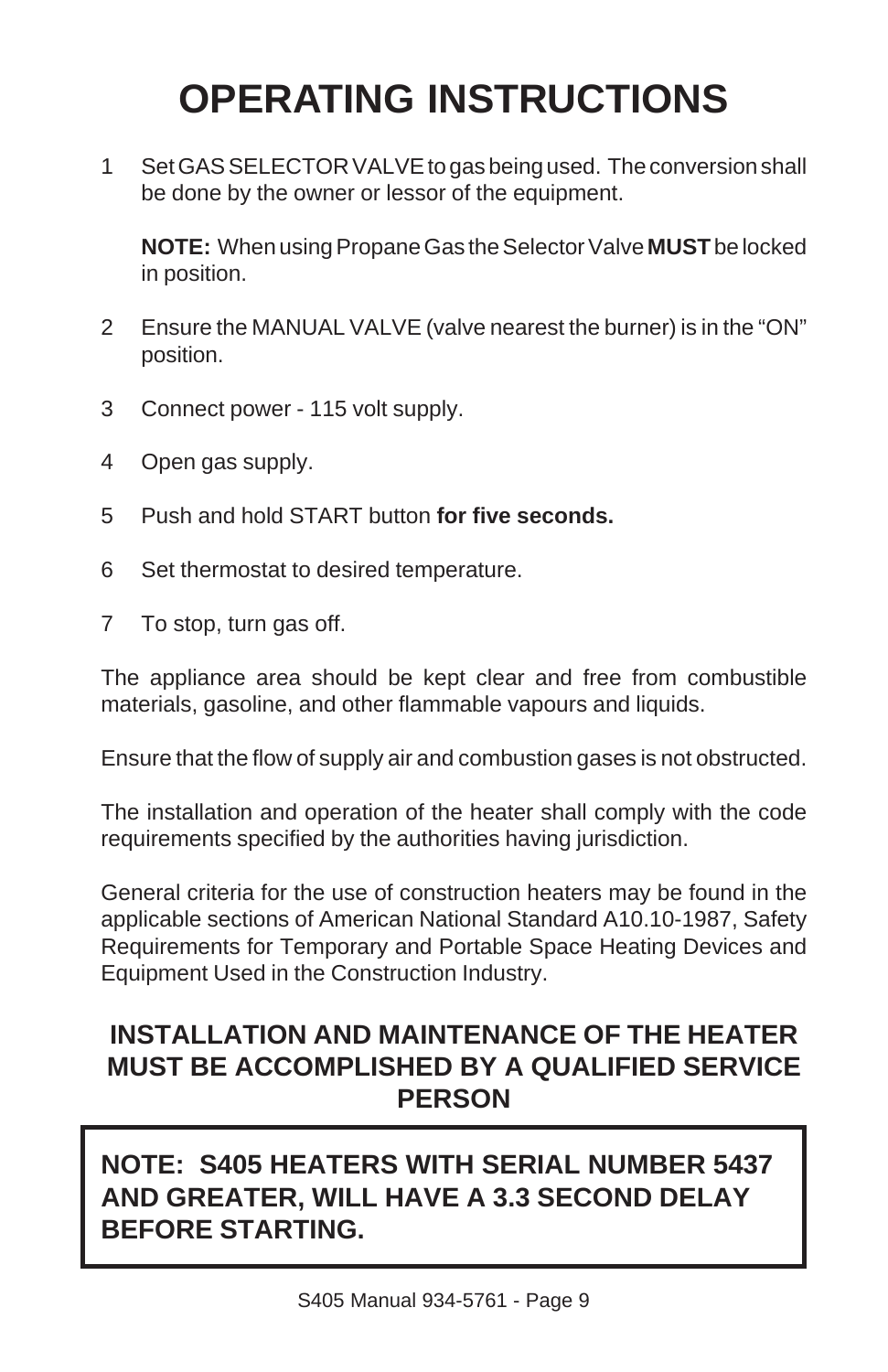# S405 HEATER PARTS **S405 HEATER PARTS**

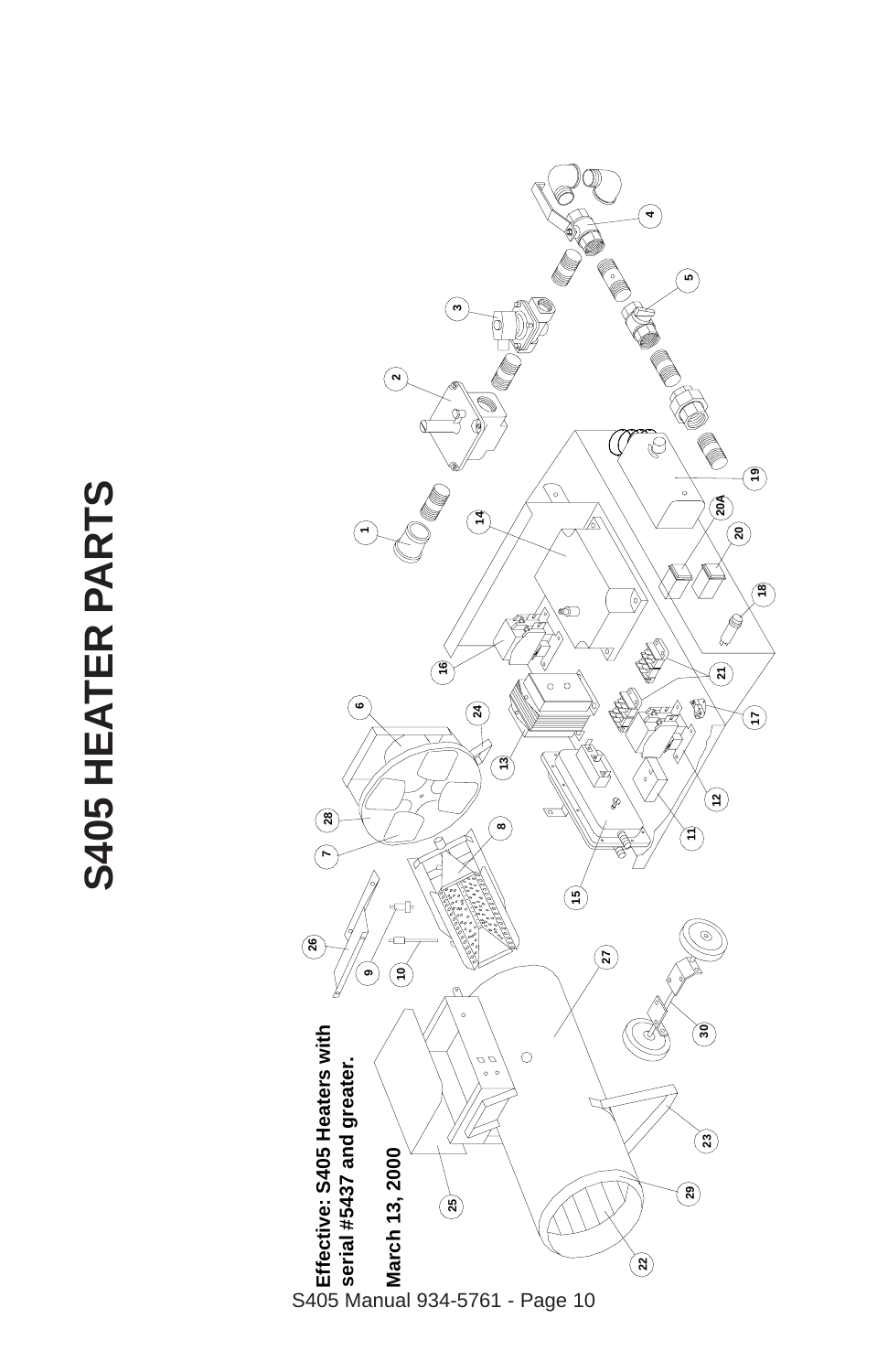#### **S405 HEATER PARTS**

|                | Aug. 12, 2002 |                                               |
|----------------|---------------|-----------------------------------------------|
| Ref.           | Part No.      | Description                                   |
| 1              | S400-80       | <b>Strainer</b>                               |
| $\mathbf{2}$   | 2524          | Low Pressure Regulator                        |
| 3              | 4514          | Solenoid Shut Off Valve 24V                   |
| 4              | S400-73       | S400 Changeover Valve                         |
| 5              | 5869          | <b>Manual Shut Off Valve</b>                  |
| 6              | 2430          | Motor 1/4 H.P.                                |
| $\overline{7}$ | 2420          | Fan Blade                                     |
| 8              | BV45-50       | <b>Burner</b>                                 |
| 9              | 2143          | Spark Plug                                    |
| 10             | S400-86       | Flame Rod                                     |
| 11             | 7465          | 24VAC 5-Second Delay-ON-Break Timer           |
| 12             | 4519          | Control Relay 24V                             |
| 13             | 4510          | Transformer 24V                               |
| 14             | 8264          | <b>Direct Spark Ignition Control</b>          |
| 15             | 5124          | Air Switch                                    |
| 16             | 4519          | Motor Relay 24V                               |
| 17             | 2446          | 180 Deg. High Limit Thermoswitch              |
| 18             | 4518          | Indicator Light 24V                           |
| 19             | 2453          | Thermostat                                    |
| 20             | 3337/8        | OFF Switch (Red)                              |
| 20A            | 3337/9        | ON Switch (Green)                             |
| 21             | 5768          | <b>Terminal Block</b>                         |
| 22             | S400-16       | <b>Heat Shield</b>                            |
| 23             | S400-57       | Front Leg Assembly                            |
| 24             | S400-47       | Rear Leg Assembly (less motor mount & screen) |
| 25             | S400-7        | <b>Control Box Lid</b>                        |
| 26             | S400-103      | <b>Valve Train Cover</b>                      |
| 27             | S400-503      | Heater Body Includes 22, 23, 29               |
| 28             | S400-502      | Motor Mount (with screen & rear legs)         |
| 29             | S400-3        | Nose Cone                                     |
| 30             | S400-81       | Wheel Kit (optional)                          |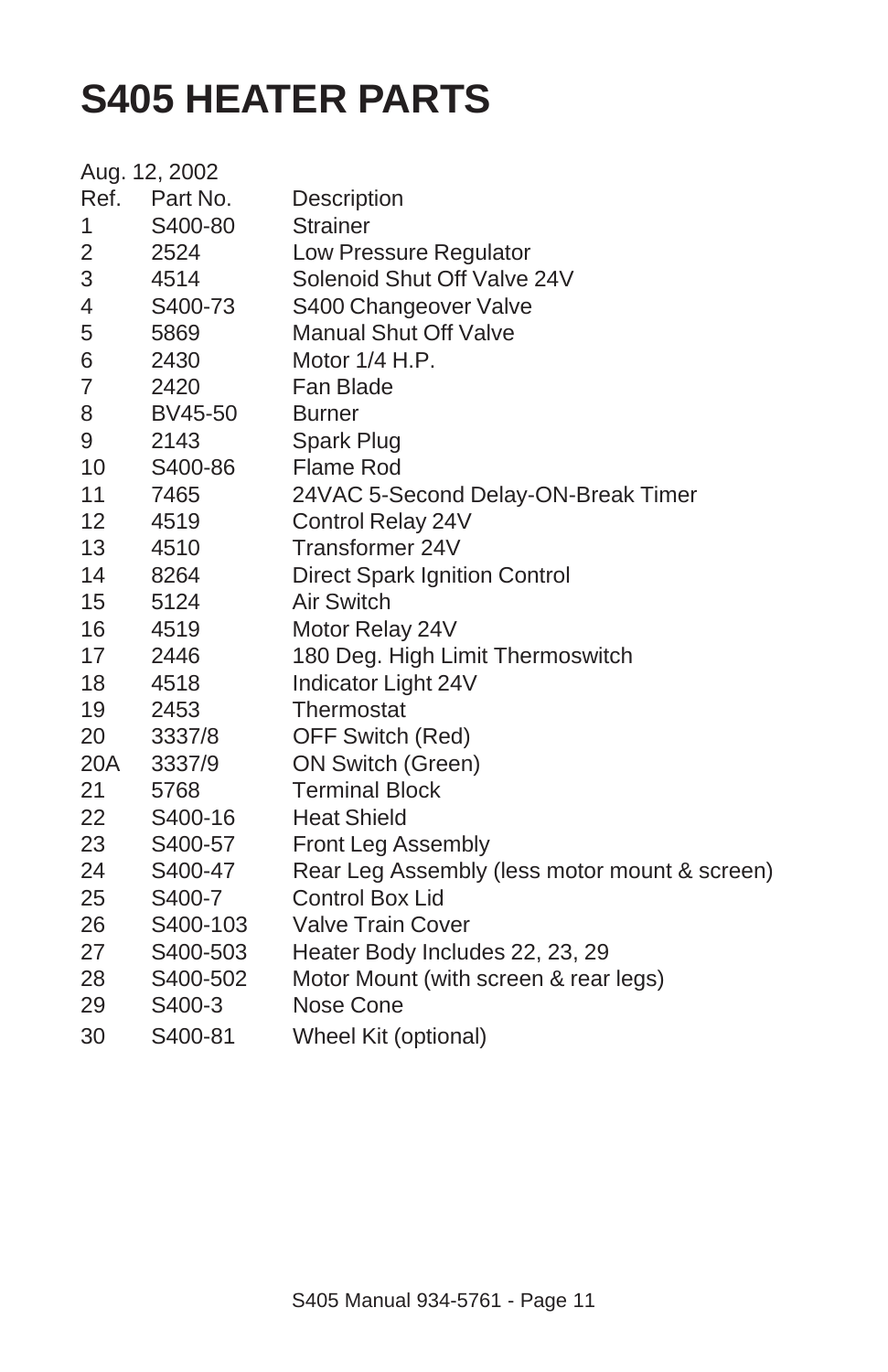## **COMMON INSTALLATION & OPERATIONAL PROBLEMS**

- 1 LOW VOLTAGE This is one of the most common problems and is usually the result of the supply cord having too small a wire gauge for its length. Low voltage results in the motor overheating, burnt relay contacts, or a relay that will not make contact.
- 2 SUPPLY LINE TOO SMALL
- 3 INSUFFICIENT VAPORIZATION AT SUPPLY Normally caused by too small size of supply tank.
- 4 IMPROPER GAS SUPPLY PRESSURE Usually a result of supply pressure being too high because of improper or lack of regulation.
- 5 DIRTY GAS SUPPLY Dirty gas can cause strainers to plug or form a build-up in the burner orifice.
- 6 LACK OF PREVENTATIVE MAINTENANCE Heaters must be cleaned as required, especially when used in a dirty environment.
- 7 IMPROPER SUPPLY OF FRESH AIR It is normally recommended that the intake air of the heater be taken from outside the enclosed area. This provides a slight pressurization and prevents any problems associated with recirculation.

#### **SAFETY FEATURES**

Servicing of Sure Flame Construction Heaters normally involves one of several built-in safety features. The Model S405 incorporates devices to detect the following:

| 1 LOSS OF FLAME      | Gas supply is shut off if flame is lost to<br>prevent raw gas from leaving the heater.                                |
|----------------------|-----------------------------------------------------------------------------------------------------------------------|
| 2 OVERHEATING        | (a) Thermal overload protection in the mo-<br>tor.                                                                    |
|                      | (b) High temperature limit switch in the com-<br>bustion chamber.                                                     |
| 3 LOSS OF POWER      | Total shutdown with manual reset required.<br>Any one of the safety devices will create a<br>loss of power situation. |
| 4 BLOCKED AIR SUPPLY | A switch detects the differential pressure in<br>the combustion chamber and shuts down<br>when insufficient.          |
|                      | S405 Manual 934-5761 - Page 12                                                                                        |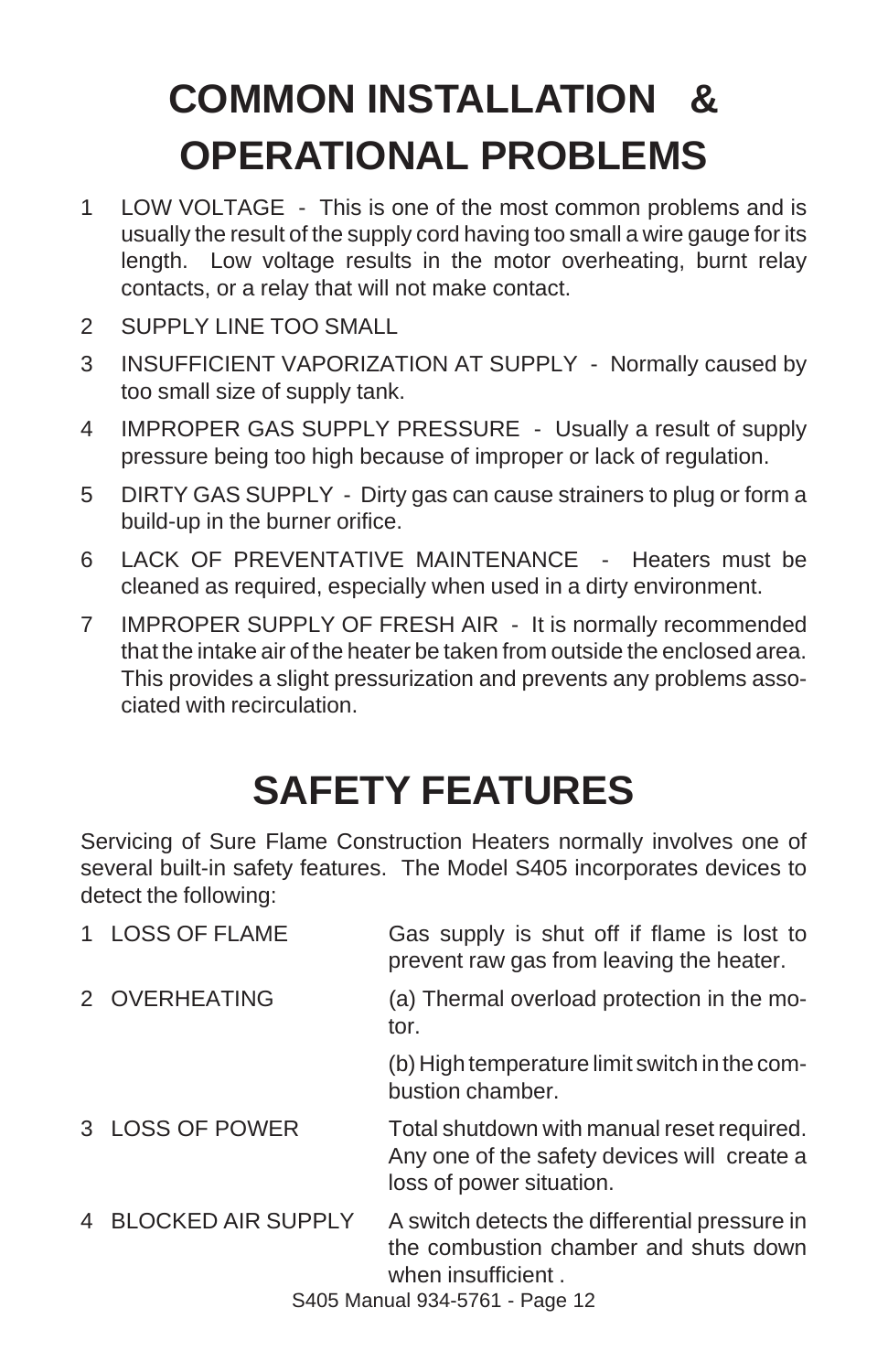## **DESIGN RELATED ADDITIONAL SAFETY FEATURES**:

1 LOCKING POSITION FOR LPG ON GAS SELECTOR LEVER

Units used with LPG while the gas selector valve is positioned for Natural Gas will throw significantly more heat than the rated Btu/h. This is definitely a safety hazard.

2 LOW SKIN TEMPERATURE

Sure Flame Heaters are designed to have a low skin temperature. This provides added safety in the workplace.

3 DURABLE CONSTRUCTION

The Model S405 uses a stainless steel burner for long life and consistent performance.

In order to maintain the highly efficient combustion of the Sure Flame Heater, the combustion chamber must remain as manufactured. Any change or distortion could alter the fuel/air mixture and create unwanted gases.

### **ON-SITE SAFETY PROBLEMS**

1 SHORTING OUT OF DEFECTIVE COMPONENTS

This is a very common problem which saves short term expense at the risk of a large future cost. Any heaters found in this condition should be removed immediately.

2 IMPROPER ENCLOSURES

When heaters are installed partially to the outside for fresh air intake, strict adherence must be made to the minimum clearance to combustibles given on the instruction plate. Wood framing around a heater is a hazard and should not be used.

3 SUPPLYING LIQUID PROPANE TO HEATER

This heater is not intended to burn liquid propane. To minimize the damage, shut off the gas supply and let the heater run until all of the liquid in the lines has been burnt.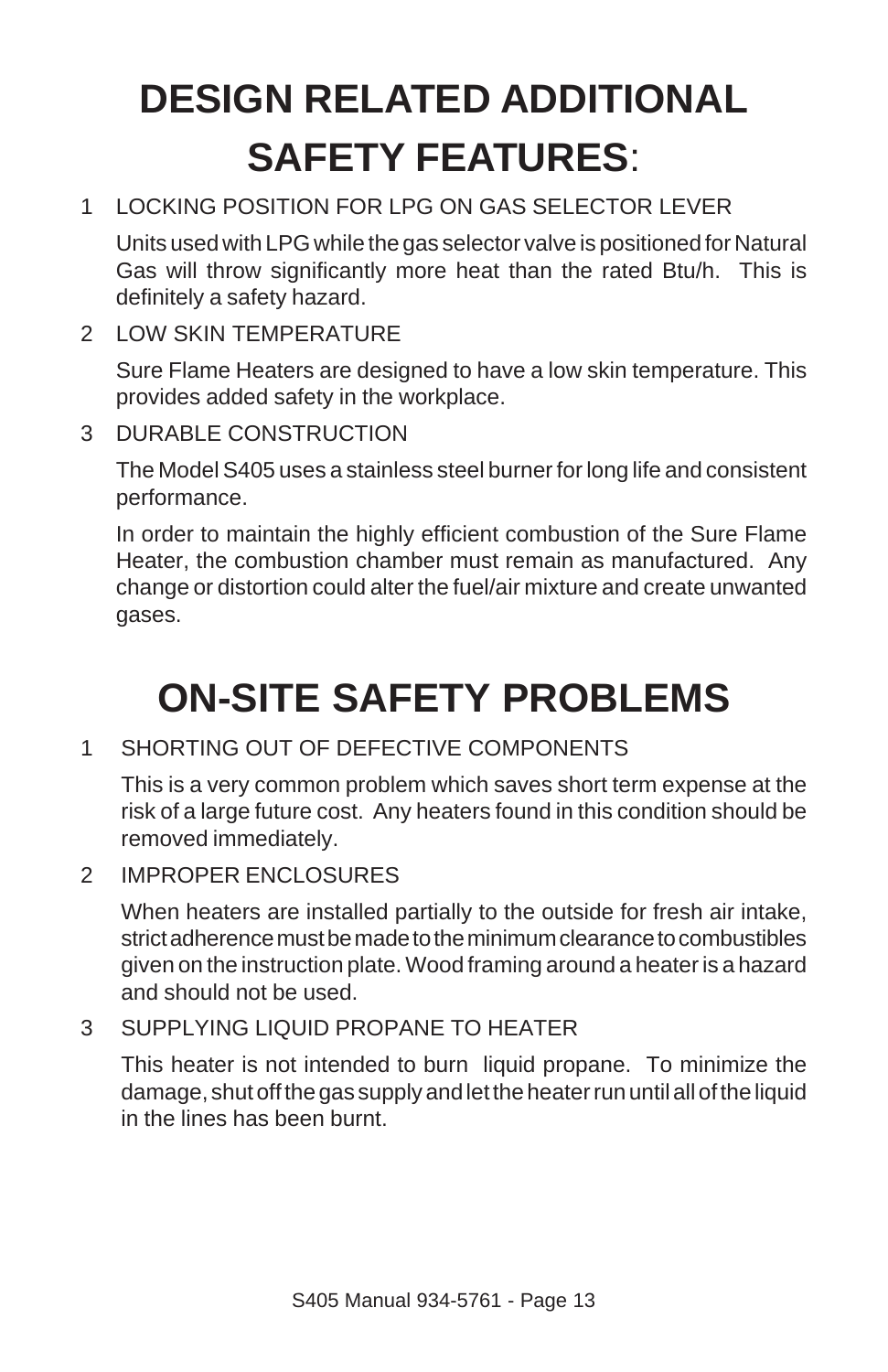#### **PREVENTATIVE MAINTENANCE**

Sure Flame Construction Heaters are built to withstand the rigours of operating on construction sites, mining applications, and a multitude of other locations where heaters are used. To maintain reliable performance it is necessary to perform regular maintenance.

#### A VISUAL CHECKS

The following items should be checked for excessive wear or damage:

- 1) Wheels (if installed)
- 2) Cords and Connectors
- 3) Wiring and Conduit
- 4) Heater Shell (including heat shield) and Control Box

It is recommended that units be purchased as spares be rotated periodically, so that each unit will be placed in operated at least every 90 days.

B BURNER

Flame Rod and Insulator - Clean with soap and water or solvent on a routine basis. Any build up on burner should also be removed at this time.

Spark Plug - Clean with solvent and check spark gap.

- C CONTROL BOX The inside of the control box should be cleaned using a dry cloth or by blowing compressed air. Do not use any liquid or aerosol spray cleaners. Also check that all electrical connections are snug and tight.
- D MOTOR The electric motor on the S405 Heater is fitted with sealed bearings and no oiling is required. Keep the motor clean by blowing or wiping off dust or dirt in order to prevent it from over heating.
- E FAN Check for dust or dirt build up on fan blades. Check the tightness of the set screw and run the heater to check for fan vibration.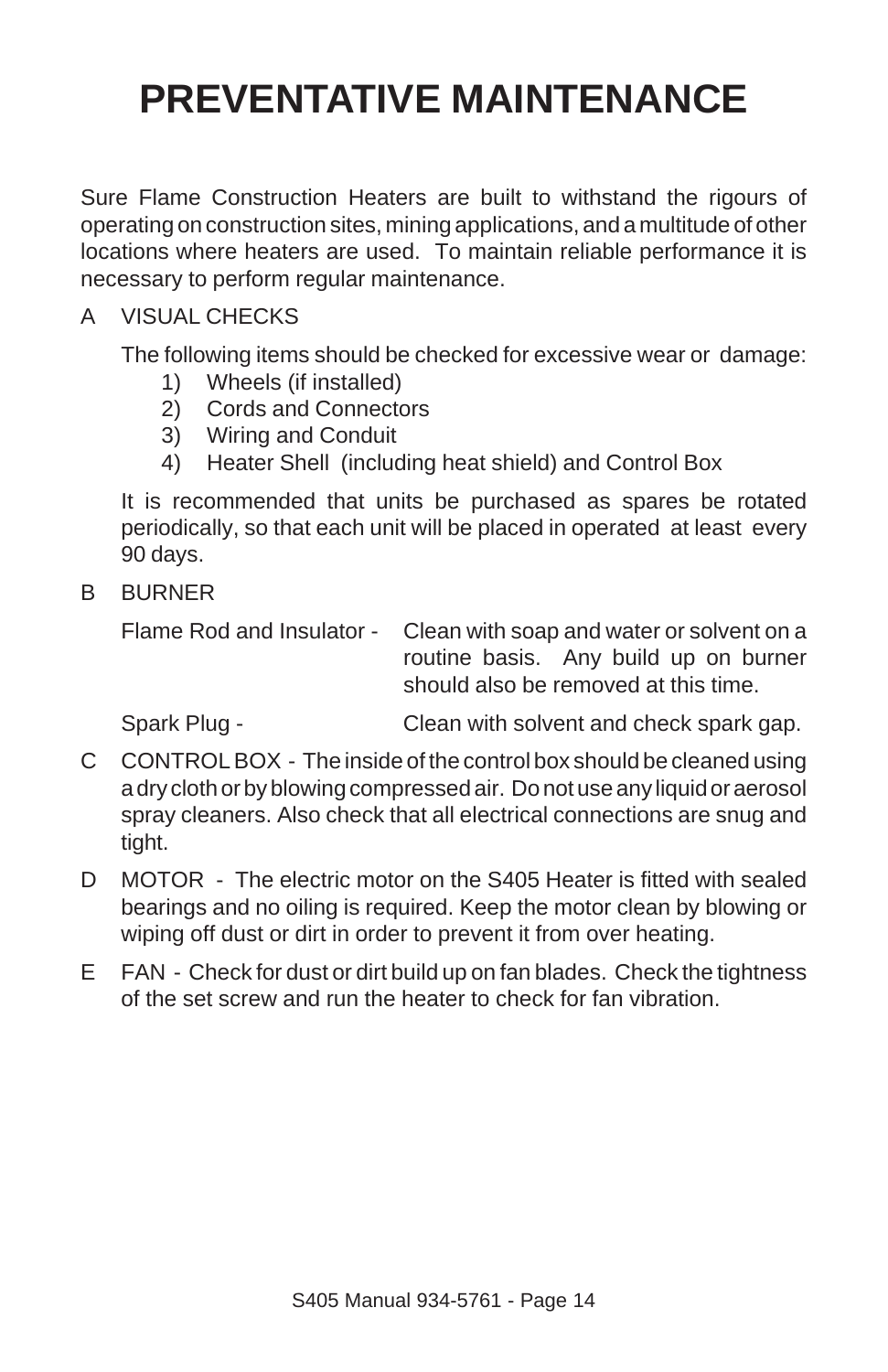|                          | SEQUENCE                                                | PROBLEM              | <b>CHECK</b>                                              | Sept 27,1989<br>CAUSE                                                      |  |
|--------------------------|---------------------------------------------------------|----------------------|-----------------------------------------------------------|----------------------------------------------------------------------------|--|
|                          | Press STAR <sup>®</sup>                                 |                      |                                                           |                                                                            |  |
|                          | indicated<br>Power relay closes<br>by a "Click" sound   | Relay does not close | - If no power between L1, L2                              | No power at plug                                                           |  |
|                          |                                                         |                      | - If no power at limit switch                             | Faulty stop/start switch<br>Faulty limit switch<br>Faulty ignition control |  |
|                          | (adjust thermostat clockwise<br>for S405 & S400T OFF/ON |                      | - If no power at transformer                              |                                                                            |  |
|                          |                                                         |                      | - If no power at relay coil                               |                                                                            |  |
|                          | model only)                                             |                      | - If power at relay coil                                  | Faulty relay                                                               |  |
|                          | Fan motor starts                                        | Motor does not start | - If no power between T1, T2<br>- If power between T1, T2 | Faulty relay contacts<br>Faulty motor                                      |  |
|                          |                                                         |                      |                                                           |                                                                            |  |
| $\frac{1}{2}$            | Ignition control produces                               | No spark             | - If power between POWER &                                | Faulty ignition control or                                                 |  |
|                          | spark                                                   |                      | GND on ignition control                                   |                                                                            |  |
|                          |                                                         |                      | - If NO power between POWER<br>& GND on ignition control  | spark plug.<br>Faulty transformer                                          |  |
|                          | Short delay until far                                   |                      |                                                           |                                                                            |  |
|                          | reaches full RPM                                        |                      |                                                           |                                                                            |  |
|                          | Air Switch closes                                       |                      |                                                           |                                                                            |  |
|                          | valve open<br>Safety shut-off gas                       | Valve does not open, | - If NO power at air switch                               | Insufficient air                                                           |  |
|                          |                                                         |                      | pressure                                                  |                                                                            |  |
|                          | sound<br>indicated by "Click"                           | no gas               | differential to close air                                 |                                                                            |  |
|                          |                                                         |                      | switch or faulty air switch                               |                                                                            |  |
|                          |                                                         |                      | - If power at air switch                                  | Faulty solenoid                                                            |  |
| $\overline{\mathcal{E}}$ | Gas ignites, flame is proven,                           | No flame             | Recheck sequence #2                                       | Insufficient gas pressure.                                                 |  |
|                          |                                                         |                      | Check gas supply                                          |                                                                            |  |
| $\overline{4}$           | Light ON                                                |                      | Press STOP Button to reset                                |                                                                            |  |
|                          |                                                         |                      | eturn to Sequence #1 above                                |                                                                            |  |
|                          | Thermostat controlled<br>operation on S400T (HI/LO)     | Hi fire valve does   | - If NO power at hi fire valve                            | Faulty thermostat or                                                       |  |
|                          |                                                         | not close            |                                                           | setting too high                                                           |  |

S405 TROUBLE SHOOTING CHART **S405 TROUBLE SHOOTING CHART**

S405 Manual 934-5761 - Page 15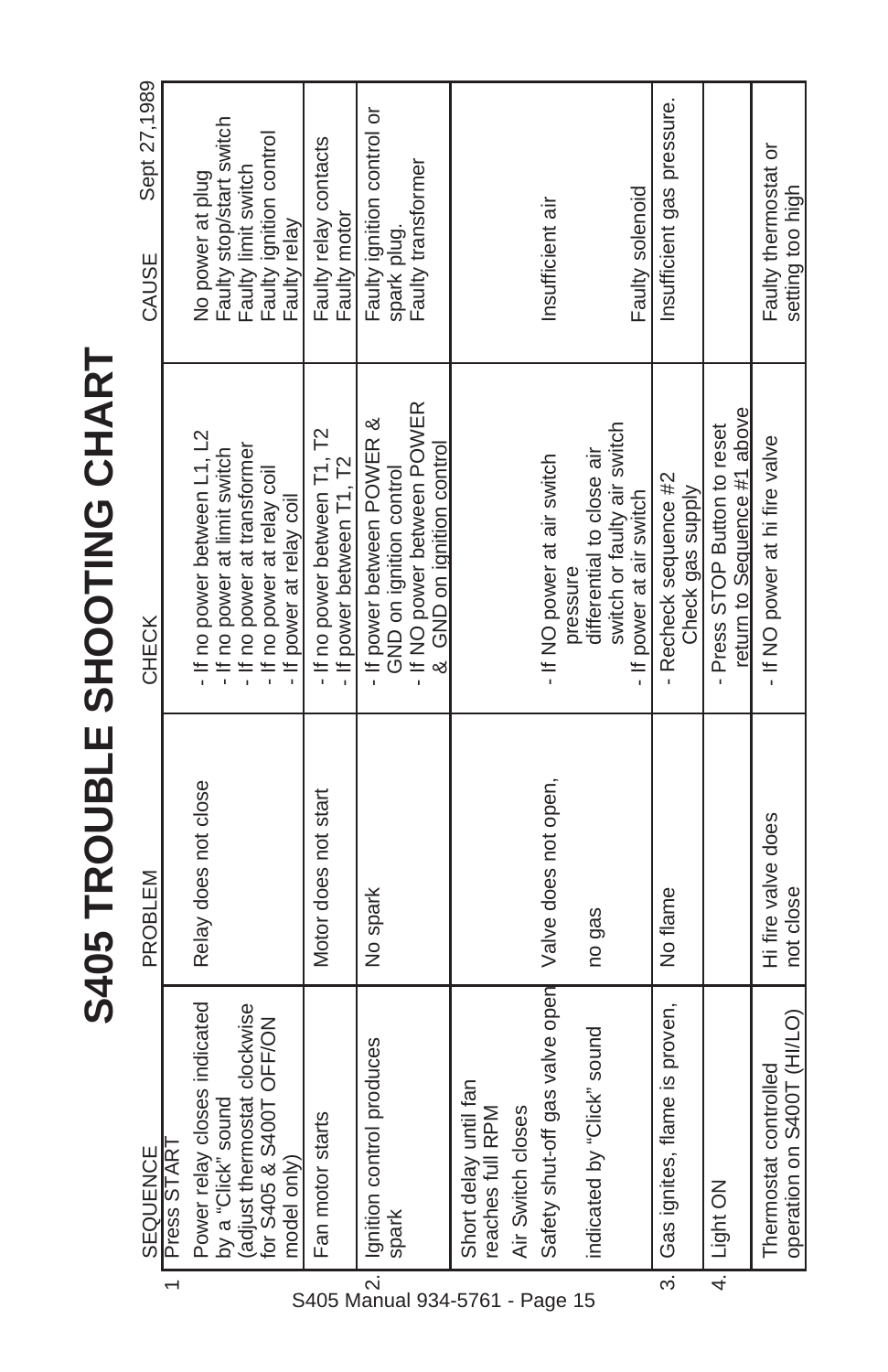S405 CONNECTION WIRING DIAGRAM **S405 CONNECTION WIRING DIAGRAM**